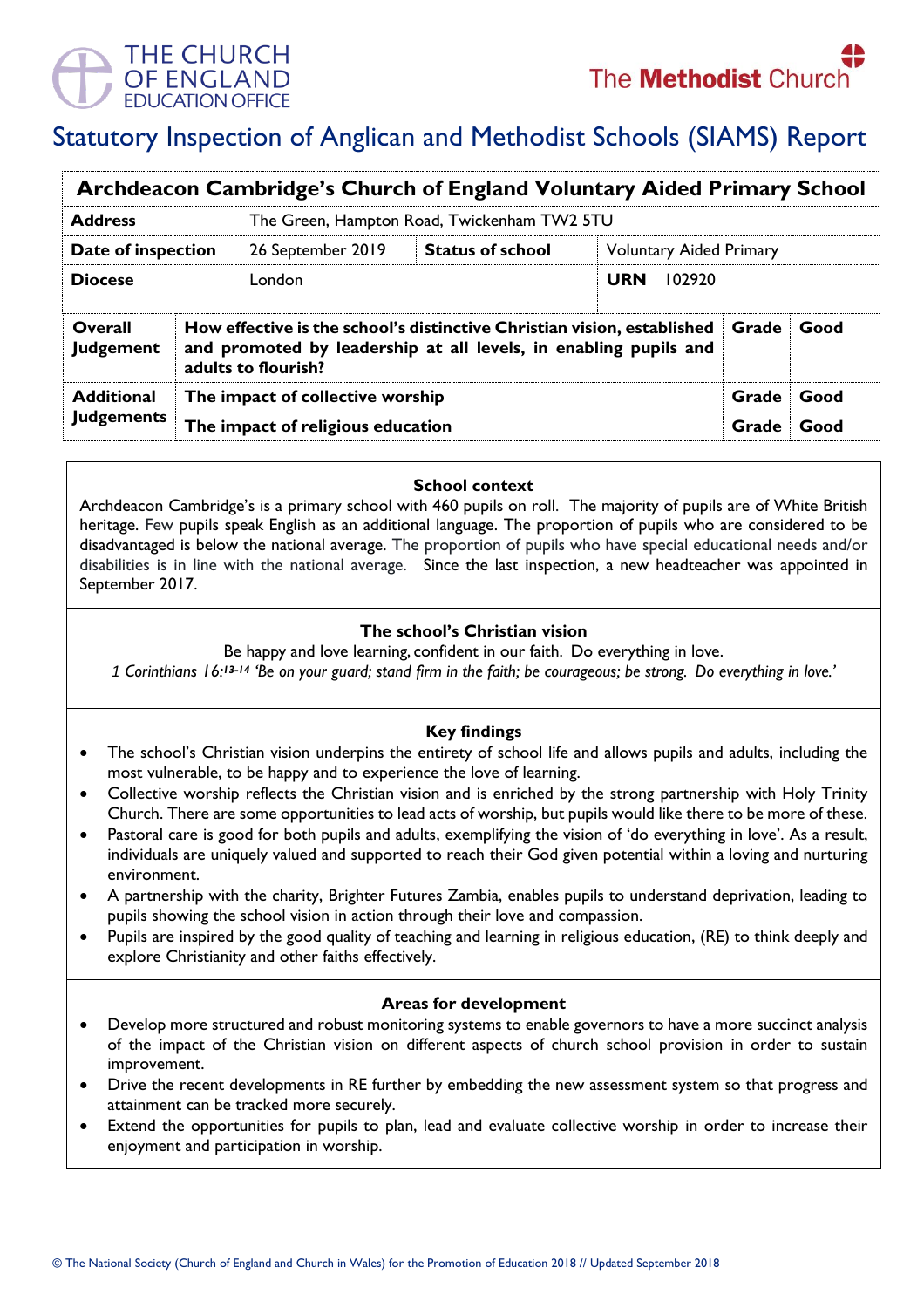## **How effective is the school's distinctive Christian vision, established and promoted by leadership at all levels, in enabling pupils and adults to flourish?**

### **Inspection findings**

The school's distinctive Christian vision is influential in shaping an inclusive, loving community. Leaders talk confidently of the biblical teaching in 1 Corinthians, which underpins and roots the school's vision. As a consequence, policies have been renewed in the light of the recently amended vision. Pupils develop a love of learning through the vision and core values of endurance, compassion, thankfulness and forgiveness. The governing body monitors school improvement well, but does not adopt the same level of rigour when evaluating the school's effectiveness as a Church school. The school lives out its Christian vision in relationships. This can be seen in the way play leaders take pride in their roles in helping other pupils at break times, showing compassion and empathy towards them. Similarly, parents feel a valued and integral part of the school. They speak wholeheartedly of the unstinting support they receive from staff, especially appreciating the 'open door' aspect of school.

The school's creative curriculum is infused by the vision and values, so that the academic and spiritual needs of all pupils are met. Themed activities such as frequent RE days and global weeks allow pupils to cultivate a deep love of learning. A wide range of clubs, including an exceptional choir, offers pupils the experience of an exciting curriculum that enables them to flourish. Pupils achieve well academically and all progress well. Because the school has systems in place that recognise the needs of individual pupils, early interventions are undertaken effectively. Initiatives such as booster groups, dog therapy and Quality First Teaching mean that vulnerable pupils all flourish academically. The Mustard Seed Club supports the spiritual development of pupils well. It provides a safe place for them to be happy and learn about Christianity.

The introduction of the Building Learning Power initiative has had a positive impact on developing the character of all pupils. They are able to use 'resourcefulness, resilience and reflectiveness' in their learning, which fosters aspiration and confidence. Through this enterprise, pupils are able to recognise and use the value of endurance. 'Doing everything in love' motivates the whole school community to take part in social action projects such as supporting the local homeless. The value of compassion led the school to undertake extensive fundraising to help build a pre-school for needy Zambian children through the charity, Brighter Futures Zambia. Pupils have a deep sense of responsibility when challenging injustice and inequality. As a Year 6 pupil remarked, 'I feel guilty that not enough people help poorer people'. Events such as a recent Plastic Art Exhibition highlight how pupils are developing an understanding of environmental problems world-wide.

Pupils say they are thankful for their teachers because they are 'the best role models' for them, always guiding them to make the best choices. When they make mistakes, staff treat pupils with kindness in an atmosphere of forgiveness and reconciliation. The pupils are awarded golden and blue tickets on a weekly basis for behaviour and achievement. This encourages pupils to behave well and when conflicts arise are reminded to 'be on your guard and stand firm in the faith'. The school encourages good mental health by employing a play therapist, by running the Thursday afternoon club and by showing love to anyone experiencing difficulties. Staff say they are supported well in their roles by leadership. They offer numerous examples of how they have been shown love and compassion, especially in times of need and bereavement.

The behaviour, inclusion and anti-bullying policy demonstrates that the school expects all pupils to be treated with dignity and respect. The school emphasises God's love for each individual and as a result every pupil is known, loved and supported. Pupils are able to express their opinions freely and are listened to respectfully by adults. Events such as Black History Month and Christian Aid Week provide opportunities for pupils to understand and celebrate difference and diversity.

Collective worship is a much-valued part of the school day. Using a biblical approach, it has a focus on the teaching and person of Jesus Christ. Worship is well-planned and led by senior leaders, clergy and teachers. This enables pupils and adults to experience worship in different ways, as well as through prayer, stillness and reflection. Pupils enter the hall with respect in an atmosphere of calm and expectation, expressing the vision of being 'confident in faith'. The school held a special Trinity service at the church, as well as a Trinity RE day. Because of this focus, pupils have a good understanding of the trinitarian nature of God. A strong link with the local church brings valuable practical support and inspiration for everyone at the school. The vicar leads worship weekly and this allows pupils to develop an appreciation of Anglican responses and traditions. Prayer corners in every classroom offer pupils